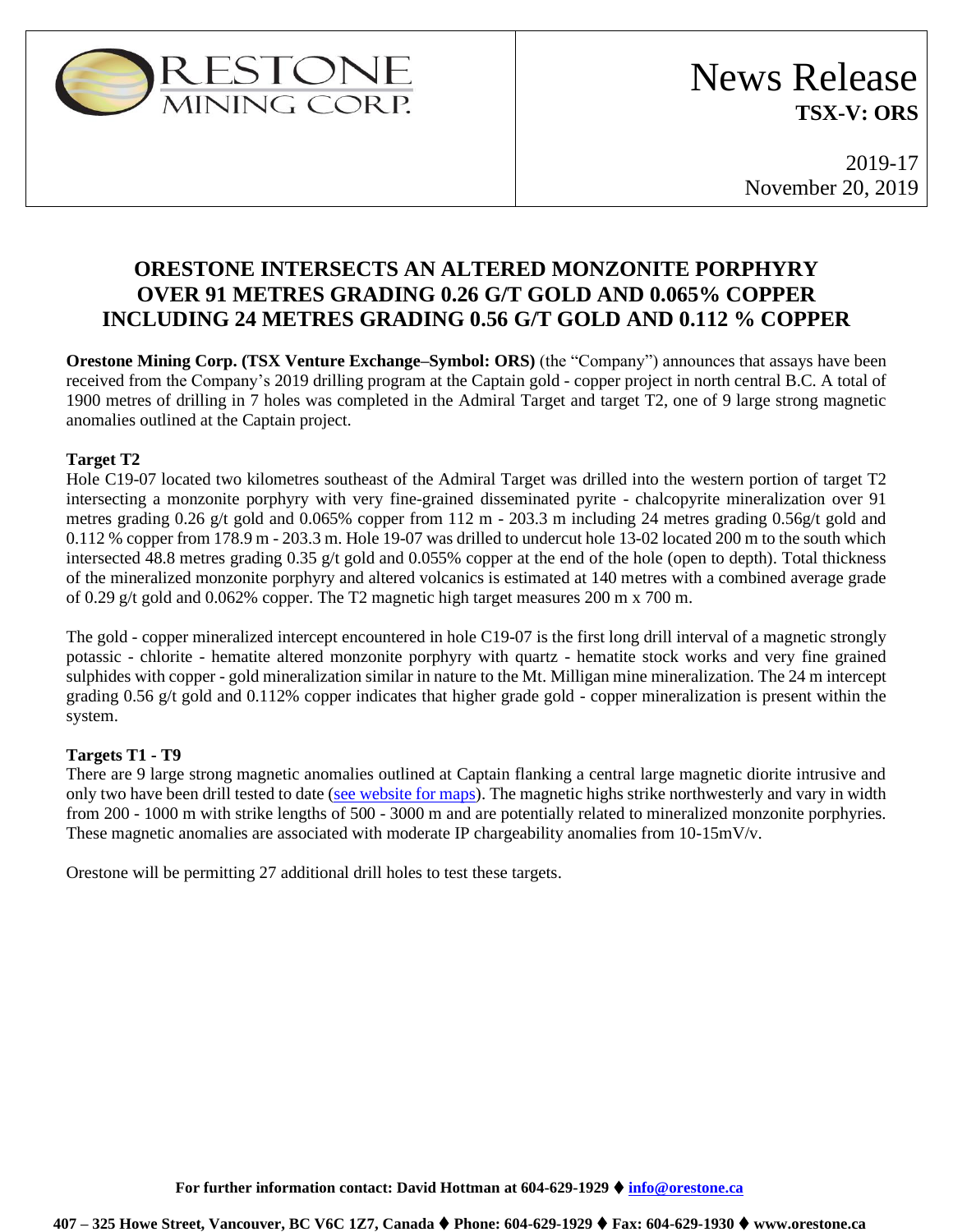

# News Release **TSX-V: ORS**

2019-17 November 20, 2019



## **The Admiral Target**

Drilling in the Admiral Target was unsuccessful at locating the source of the mineralized zenolith (IP high target) within the post mineral dyke (PMD) intersected in hole C13-03. Drill holes C19-02 and C19-05 intersected chlorite altered volcanics on the north and west side of the PMD and holes C19-03, C19-04 and C19-06 on the northern and southern margin of the PMD intersected sericite altered monzonite with fine disseminated pyrite. Hole 19-03 immediately south of the PMD did intersect a sericite altered monzonite sill and andesite from 265.6 m to 295 m (30 metres) grading 0.24 g/t Au and 818 ppm copper, which remains open to depth.

"We are encouraged by the long interval of gold and copper mineralization in hole C19-07 and although it is lower in grade, we see similarities to hole C12-05 mineralized from the bedrock contact at 63 metres to the bottom of the hole at 550 metres. Drilling continues to demonstrate the gold enriched nature of this large porphyry system and we have learned a great deal about how to follow it. There are an additional seven targets to test with the largest being T9 measuring 1x3 km", stated David Hottman, Orestone's CEO.

## **The Captain Project**

The 100 percent owned Captain project hosts a large gold-copper porphyry system measuring five by nine kilometres which encompasses a cluster of porphyry targets (T1-T9) located 41 kilometres north of Fort St. James, British Columbia and approximately 30 kilometres south of the Mt. Milligan copper-gold Mine. The project features relatively flat terrain, moderate tree cover and an extensive network of logging and Forest Service roads suitable for exploration year around. The Company currently has all permits in place to facilitate 21 diamond drill hole sites and 17 km of Induced Polarization geophysical survey lines.

**For further information contact: David Hottman at 604-629-1929** ⧫ **[info@orestone.ca](mailto:info@orestone.ca)**

#### **407 – 325 Howe Street, Vancouver, BC V6C 1Z7, Canada** ⧫ **Phone: 604-629-1929** ⧫ **Fax: 604-629-1930** ⧫ **www.orestone.ca**